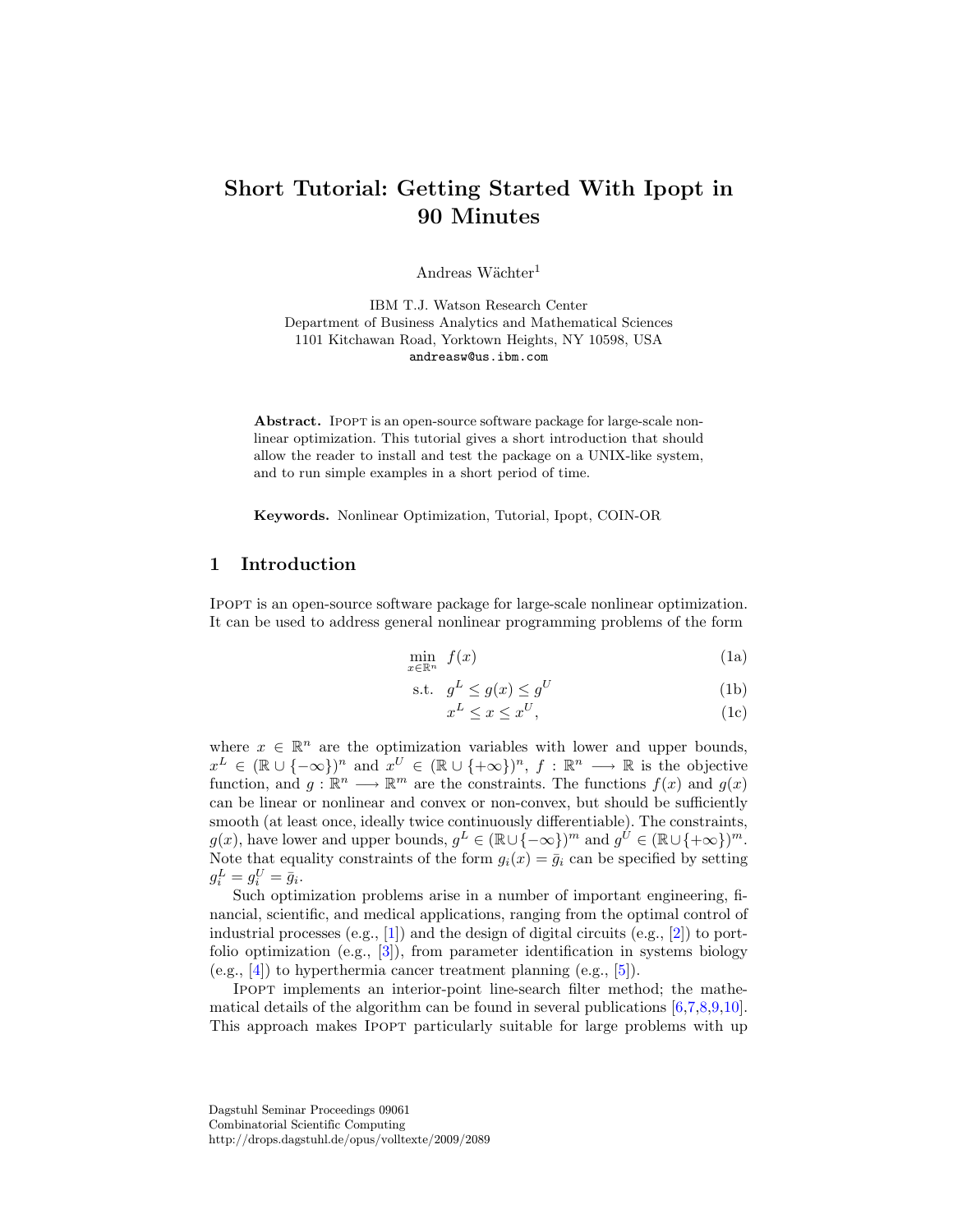to millions of variables and constraints, assuming that the Jacobian matrix of constraint function is sparse, but also small and dense problems can be solved efficiently. It is important to keep in mind that the algorithm is only trying to find a *local* minimizer of the problem; if the problem is nonconvex, many stationary points with different objective function values might exist, and it depends on the starting point and algorithmic choices which particular one the method converges to.

In general, the computational effort during the optimization with IPOPT is typically concentrated in the solution of linear systems, or in the computation of the problem functions and their derivatives, depending on the particular application. With respect to both these tasks, research in Combinatorial Scientific Computing is of central importance: The KKT system is a saddle point problem; see [\[11\]](#page-15-10) for a survey of the recent developments in this area, as well as progress in weighted graph matchings [\[12,](#page-15-11)[13](#page-15-12)[,14\]](#page-16-0) and parallel partitioning tools, such as ParMetis[\[15\]](#page-16-1), Scotch[\[16\]](#page-16-2), and Zoltan[\[17\]](#page-16-3). Furthermore, the computation of derivatives can be facilitated by automatic differentiation tools, such as ADIFOR<sup>[\[18\]](#page-16-4)</sup>, ADOL-C<sup>[\[19\]](#page-16-5)</sup> and OpenAD<sup>[\[20\]](#page-16-6)</sup>.

Optimization problems can be given to Ipopt either by using a modeling language, such  $AMPL<sup>1</sup>$  $AMPL<sup>1</sup>$  $AMPL<sup>1</sup>$  or  $GAMS<sup>2</sup>$  $GAMS<sup>2</sup>$  $GAMS<sup>2</sup>$ , which allow one to specify the mathematical problem formulation in an easily readable text format, or by writing programming code  $(C_{++}, C, Fortran 77, Matlab)$  that computes the problem functions  $f(x)$  and  $g(x)$  and their derivatives.

This document provides only a short introduction to the IPOPT package. Detailed information can be found on the Ipopt home page [www.coin-or.org/Ipopt](http://www.coin-or.org/Ipopt) and from the IPOPT documentation available with the source  $\text{code}^3$  $\text{code}^3$ . The instruction here are for Linux (or UNIX-like systems, including Cygwin); if you want to use Ipopt with the Windows Developer Studio instructions see the Ipopt documentation.

The remainder of this tutorial is structured as follows: After presenting a motivating challenging example application in Section [2,](#page-1-3) easy-to-follow installation instruction are provided in Section [3,](#page-3-0) which allow the reader to start experimenting with the code in Section [4.](#page-5-0) Section [5](#page-6-0) gives some mathematical background of the underlying algorithm, providing the basis to explain the output (Section [6\)](#page-9-0) and algorithmic options (Section [7\)](#page-10-0). Some advise regarding good modeling practices is given in Section [8.](#page-11-0) Finally, Section [9](#page-12-0) discusses how IPOPT can be used from programming code, and a coding exercise is provided for the interested reader.

# <span id="page-1-3"></span>2 Example Application: PDE-Constrained Optimization

One class of optimization problems that give rise to very large and sparse nonlinear optimization problems is the optimization of models described by partial-

<span id="page-1-0"></span><sup>1</sup> [www.ampl.com](http://www.ampl.com)

<span id="page-1-1"></span><sup>2</sup> [www.gams.com](http://www.gams.com)

<span id="page-1-2"></span><sup>3</sup> Also available online: [www.coin-or.org/Ipopt/documentation](http://www.coin-or.org/Ipopt/documentation)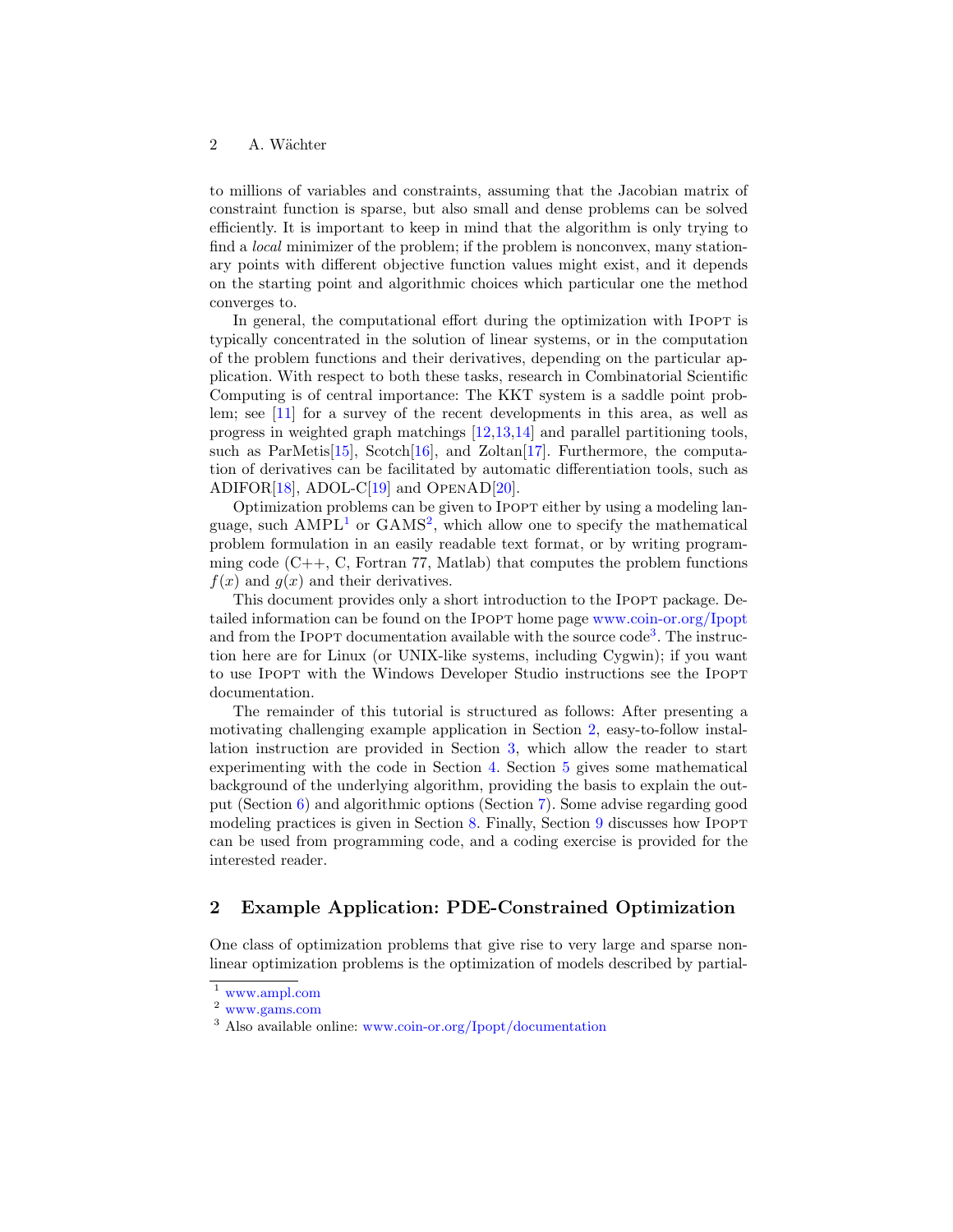

<span id="page-2-0"></span>Fig. 1. Heated Tumor (heated in red) In Hyperthermia Treatment Planning.

differential equations (PDEs). Here, the "unknowns" are functions defined on a subset of  $\mathbb{R}^2$  or  $\mathbb{R}^3$  that are required to satisfy one or more PDEs, such as a temperature profile obeying a heat transfer equation. The degrees of freedom stem from a finite set of control parameters (e.g., intensities of a small number of microwave antennas) or from another function defined over in the full domain of the PDE or its boundary (e.g., material properties within the body conducting the heat, or a controllable temperature profile at the boundary).

There are a number of ways to tackle such problems. Ignoring many subtle details, we consider here the reformulation of the originally infinite-dimensional problem into a discretized finite-dimensional version. In this process, the domain of the PDE is discretized into a finite number of well-distributed points, and the new optimization variables are the values of the original functions at those points. Furthermore, the original PDE is then expressed as a set of constraints for each such point, where the differential operators are approximated based on the function values at neighboring points, e.g., by means of finite differences. In this way, each of those constraints involves only a small number of variables, leading to sparse derivative matrices. At the same time, the approximation error made by discretizing the original problem is reduced by increasing the number of discretization points, and it is therefore very desirable to solve large instances of the reformulation. This makes this application very suitable for an interior-point algorithm such as IPOPT.

A specific medical example application is hyperthermia treatment planning: Here, a patient is exposed to microwave radiation, emitted by several antennas, in order to heat a tumor; see Figure [1.](#page-2-0) The purpose of this procedure is to increase the tumor's susceptibility to regular radiation or chemotherapy.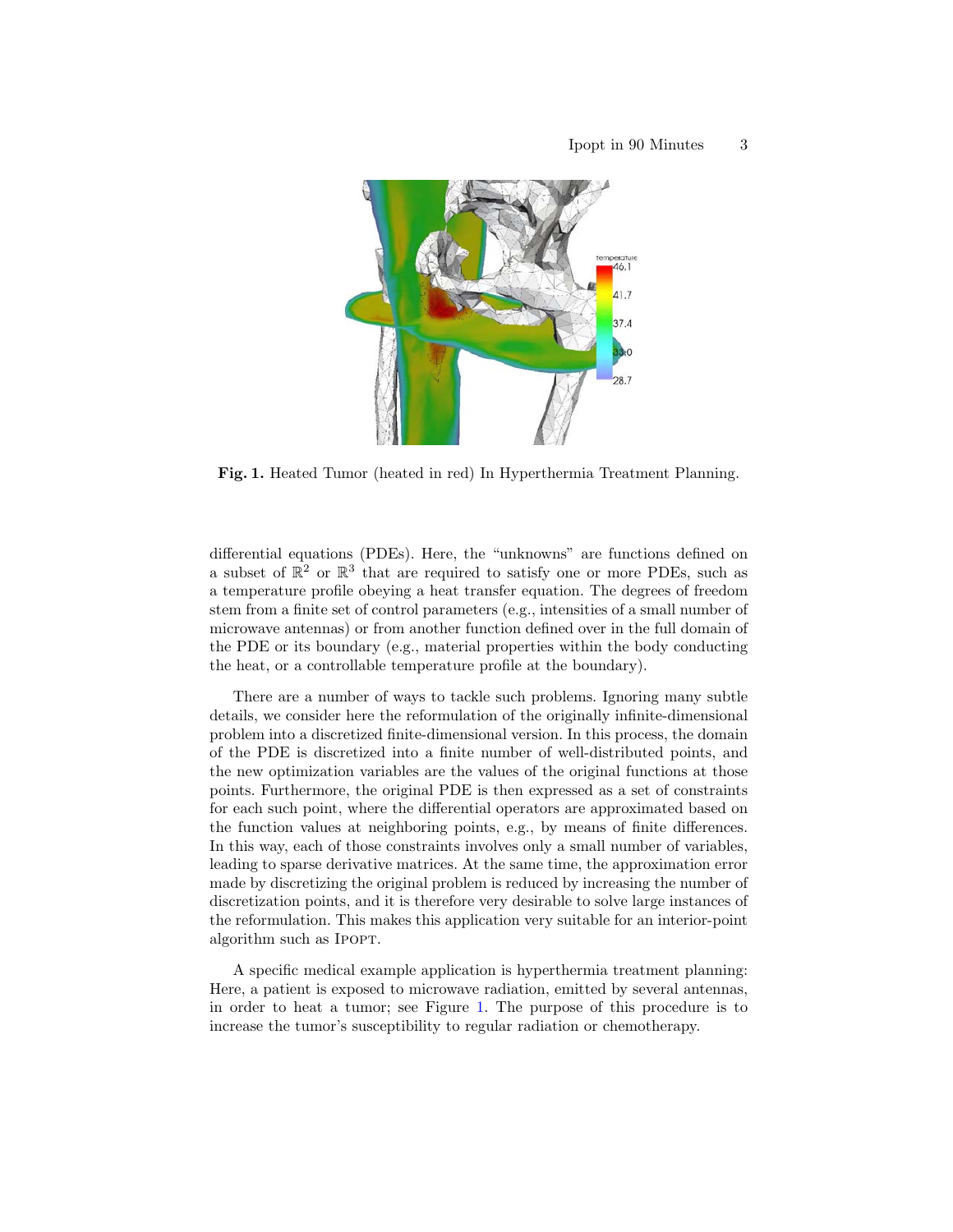Mathematically, the problem can be formulated as this PDE-constrained optimization problem:

<span id="page-3-1"></span>
$$
\min \int_{x \in \Omega_t} (\boldsymbol{T} - \boldsymbol{T}_{ther})^2 d\Omega + \int_{x \notin \Omega_t} (\boldsymbol{T} - \boldsymbol{T}_{health})^2 d\Omega \tag{2a}
$$

$$
s.t. -\nabla \cdot (\kappa \nabla \mathbf{T}) + c_b \omega (\mathbf{T} - \mathbf{T}_b) = \frac{\sigma}{2} \left| \sum_i u_i E_i \right|^2 \quad \text{in } \Omega \tag{2b}
$$

$$
\kappa \partial_n \mathbf{T} = q_{const} \quad \text{on} \quad \partial \Omega \tag{2c}
$$

$$
T|_{\Omega/\Omega_t} \le T_{lim}.\tag{2d}
$$

Here,  $\Omega$  is the considered region of the patient's body,  $\Omega_t \subset \Omega$  the domain of tumor tissue, and T the temperature profile. The constant  $\kappa$  is the heat diffusion coefficient,  $c_b$  the specific heat of blood,  $w(T)$  the temperature-dependent perfusion,  $T_b$  the arterial blood temperature,  $q_{const}$  the human vessel blood flux,  $\sigma$  the electrical conductivity,  $u_i$  the complex-valued control of antenna i, and  $E_i$  the corresponding electrical field. The PDE is given in  $(2b)$  with a Neumann boundary condition  $(2c)$ . The goal of the optimization is to find optimal controls  $u_i$  in order to minimize the deviation from the desired temperature inside and outside the tumor  $(T_{ther}$  and  $T_{health}$ , respectively), as expressed in the objective function [\(2a\)](#page-3-1). To avoid excessively high temperature in the healthy tissue, the bound constraint  $(2d)$  is explicitly included.

Christen and Schenk[\[21\]](#page-16-7) recently solved an instance of this problem with real patient data and 12 antennas, resulting in a discretized NLP with  $n = 854,499$ variables. The KKT matrix (see [\(6\)](#page-7-0) below), which is factorized to compute the optimization steps, had more than 27 million nonzero elements. This is a considerably large nonlinear optimization problem, which required 182 IPOPT iterations and took 48 hours on a 8-core Xeon Linux workstation, using the parallel linear solver PARDISO<sup>[4](#page-3-2)</sup>.

# <span id="page-3-0"></span>3 Installation

The IPOPT project is hosted by the COIN-OR Foundation<sup>[5](#page-3-3)</sup>, which provides a repository with a number of different operations-research related open-source software packages. The Ipopt source code is distributed under the Common Public License (CPL) and can be used for commercial purposes (check the license for details).

In order to compile the IPOPT package, you will need to obtain the IPOPT source code from the COIN-OR repository. This can be done by downloading a compressed archive<sup>[6](#page-3-4)</sup> or preferably by using the subversion<sup>[7](#page-3-5)</sup> repository management tool, svn; the latter option allows for a convenient upgrade of the source

<span id="page-3-2"></span><sup>4</sup> [www.pardiso-project.org](http://www.pardiso-project.org)

<span id="page-3-3"></span><sup>5</sup> [www.coin-or.org](http://www.coin-or.org)

<span id="page-3-4"></span><sup>6</sup> look for the latest version in [www.coin-or.org/download/source/Ipopt](http://www.coin-or.org/download/source/Ipopt)

<span id="page-3-5"></span><sup>7</sup> [subversion.tigris.org](http://subversion.tigris.org)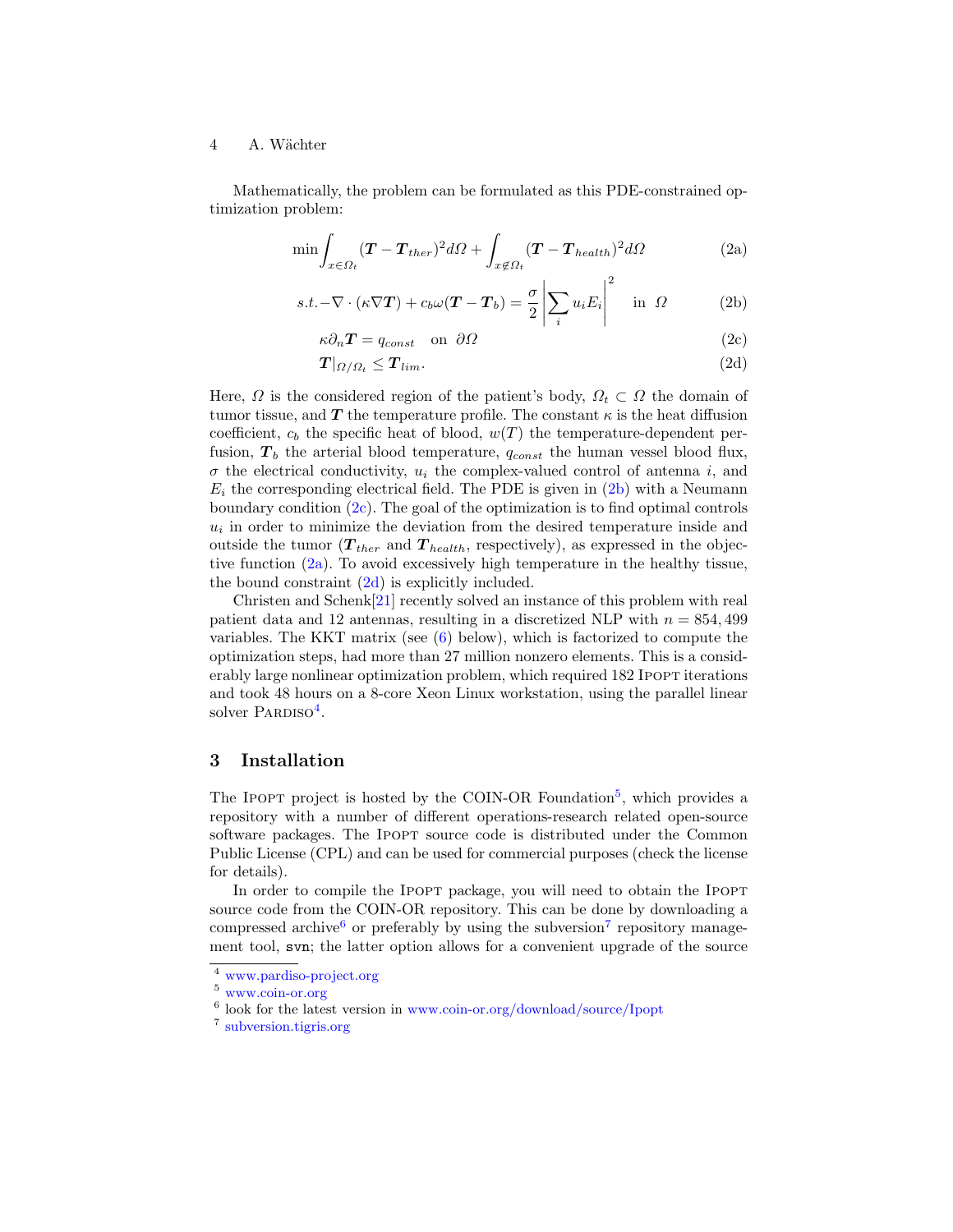```
_1 > cd $MY_IPOPT_DIR
 |2| > svn co https://project.coin-or.org/svn/Ipopt/stable/X.Y Ipopt-source
 _3 > cd Ipopt-source/ThirdParty/Blas
  4 > ./get.Blas
  5 > cd ../Lapack
  6 > ./get.Lapack
  7 > cd ../Mumps
  8 > ./get.Mumps
  > cd ../ ASL
_{10} > ./get.ASL
11
|12| > c d $MY_IPOPT_DIR
_{13} > mkdir build
_{14} > cd build
15 > ../Ipopt-source/configure
_{16} > make
17 > make test
|18| > make install
```
<span id="page-4-0"></span>Fig. 2. Installing Ipopt (Basic Version)

code to newer versions. In addition, Ipopt requires some third-party packages, namely

- BLAS (Basic Linear Algebra Subroutines)
- LAPACK (Linear Algebra PACKage)
- A symmetric indefinite linear solver (currently, interfaces are available to the solvers MA27, MA57, MUMPS, Pardiso, WSMP)
- ASL (AMPL Solver Library)

Refer to the Ipopt documentation for details of the different components.

Assuming that the shell variable MY IPOPT DIR contains the name of a di-rectory that you just created for your new IPOPT installation, Figure [2](#page-4-0) lists the commands to obtain a basic version of all the required source code and to compile the code; you will need to replace the string "X.Y" with the current stable release number which you find on the IPOPT homepage (e.g., "3.6"). The command in the second line downloads the IPOPT source files, including documentation and examples, to a new subdirectory, Ipopt-source. The commands in lines 3–10 visit several subdirectories and run provided scripts for download-ing third-party source code components<sup>[8](#page-4-1)</sup>. The commands in lines 12–15 run the configuration script, in a directory separate from the source code (this allows you to compile different versions, such as in optimized and debug mode, and to start over easily); make sure it says "configure: Main configuration of

<span id="page-4-1"></span><sup>8</sup> Note that it is your responsibility to make sure you have the legal right to use this code; read the INSTALL.\* files in the ThirdParty subdirectories.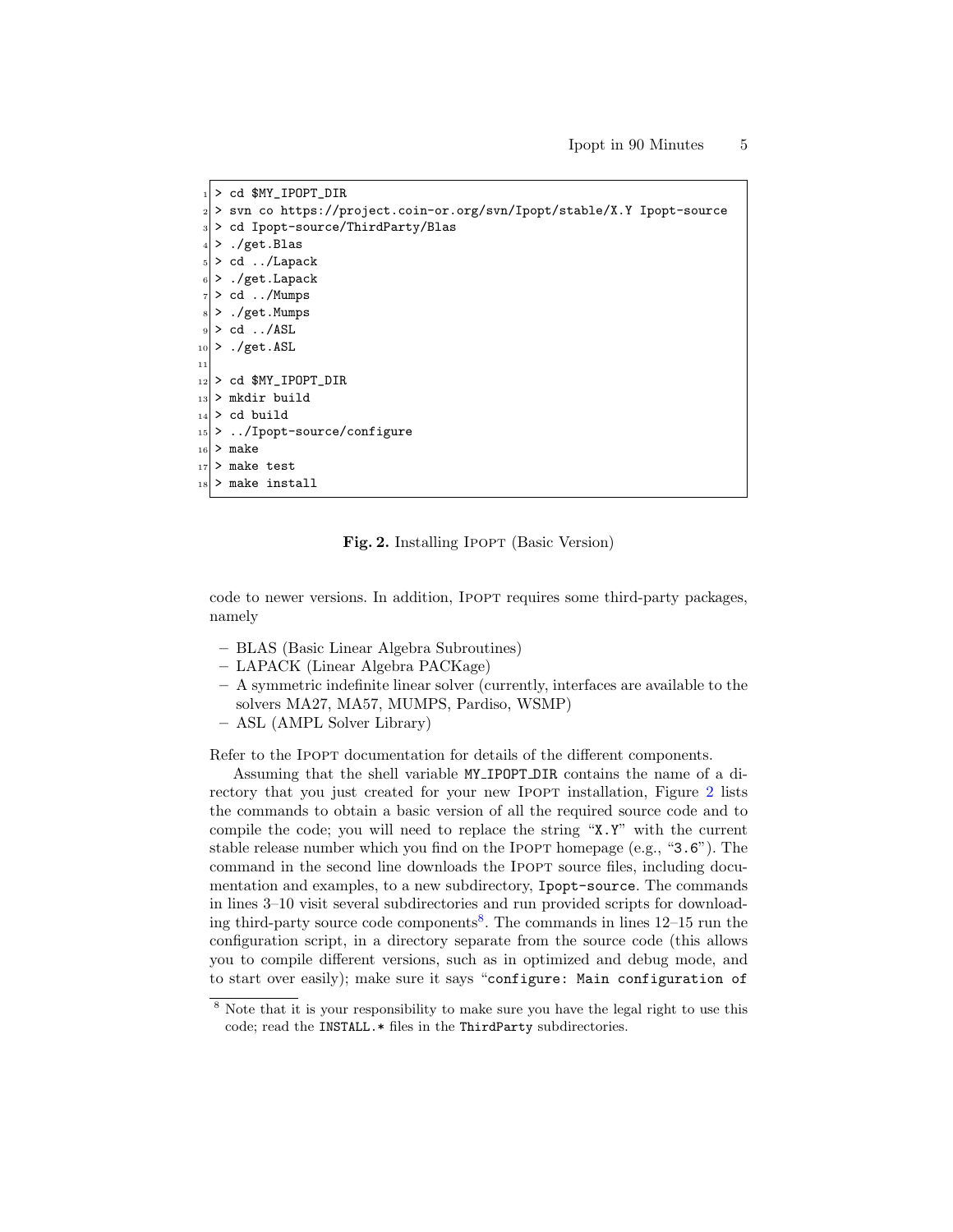Ipopt successful" at the end. Finally, the last three lines compile the Ipopt code, try to execute it (check the test output for complaints!), and finally install it. The AMPL solver executable "ipopt" will be in the bin subdirectory, the library in lib and the header files under include/ipopt.

Note that this will give you only a basic version of IPOPT, sufficient for small to medium-size problems. For better performance, you should consider getting optimized BLAS and LAPACK libraries, and choose a linear solver that fits your application. Also, there are several options for the configure script that allow you to choose different compilers, compiler options, provide precompiled third-party libraries, etc.; check the documentation for details.

# <span id="page-5-0"></span>4 First Experiments

Now that you have compiled and installed Ipopt, you might want to play with it for a little while before we go into some algorithmic details and the different ways to use the software.

The easiest way to run Ipopt with example problems is in connection with a modeling language, such as AMPL. For this, you need to have a version of the AMPL language interpreter (an executable called "ampl"). If you do not have one already, you can download a free student version from the AMPL website<sup>[9](#page-5-1)</sup>; this version has a limit on the problem size (max. 300 variables and constraints), but it is sufficient for getting familiar with IPOPT and solving small problems. Make sure that both the ampl executable, as well as the ipopt solver executable that you just compiled (located in the bin subdirectory) are in your shell's PATH.

Now you can go to the subdirectory Ipopt/tutorial/AmplExperiments of \$MY IPOPT DIR/build. Here you find a few simple AMPL model files (with the extension .mod). Have a look at such a file; for example, hs71.mod formulates Problem 71 of the standard Hock-Schittkowski collection[\[22\]](#page-16-8):

$$
\min_{x \in \mathbb{R}^4} x^{(1)} x^{(4)} \left( x^{(1)} + x^{(2)} + x^{(3)} \right)
$$
\n*s.t.* 
$$
x^{(1)} x^{(2)} x^{(3)} x^{(4)} \ge 25
$$
\n
$$
(x^{(1)})^2 + (x^{(2)})^2 + (x^{(3)})^2 + (x^{(4)})^2 = 40
$$
\n
$$
1 \le x \le 5
$$

Even though explaining the AMPL language $[23]$  is beyond the scope of this tutorial, you will see that it is not difficult to understand such a model file since the syntax is quite intuitive.

In order to solve an AMPL model with Ipopt, start the AMPL interpreter by typing "ampl" in the directory where the model files are located. Figure [3](#page-6-1) depicts a typical AMPL session: The first line, which has to be entered only once per AMPL session, tells AMPL to use IPOPT as the solver. Lines 2–3 load a model file (replace the string "FILE" with the correct file name, such as hs71). The

<span id="page-5-1"></span><sup>9</sup> [www.ampl.com/DOWNLOADS](http://www.ampl.com/DOWNLOADS)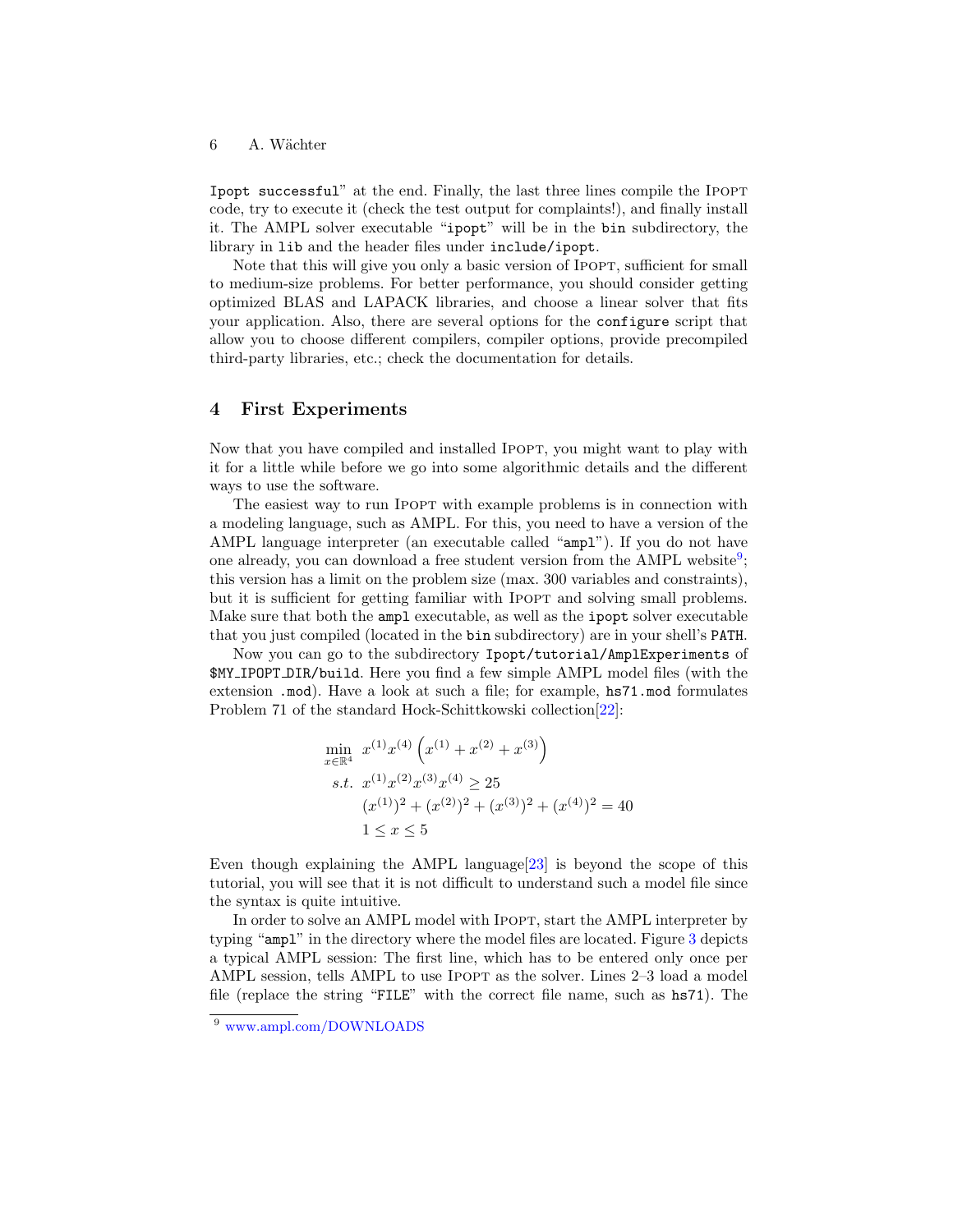```
ampl: option solver ipopt;
ampl: reset;
ampl: model FILE.mod;
ampl: solve;
        [...IPOPT output...]
ampl: display x;
```
#### <span id="page-6-1"></span>Fig. 3. A typical AMPL session

fourth line runs IPOPT, and you will see the output of the optimizer, including the EXIT message (hopefully "Optimal Solution Found"). Finally, you can use the display command to examine the final values of the variables (replace "x" by the name of a variable in the model file). You can repeat steps 2–6 for different or modified model files. If AMPL complains about syntax error and shows you the prompt "ampl?", you need to enter a semicolon (;) and start over from line 2. Now you have all the information to find out which of the components in the final solution for hs71.mod is not correct in  $x_* = (1, 5, 3.82115, 1.37941) \dots$ ?

You can continue exploring on your own, using and modifying the example model files; AMPL knows the standard intrinsic functions (such as sin, log, exp). If you are looking for more AMPL examples, have a look at the MoreAmplModels.txt file in this directory which has a few URLs for website with more NLP AMPL models.

# <span id="page-6-0"></span>5 The Algorithm

In this section we present informally some details of the algorithm implemented in Ipopt. The main goal is to convey enough information to explain the output of the software and some of the algorithmic options available to a user. Rigorous mathematical details can be found in the publications cited in the Introduction.

Internally, IPOPT replaces any inequality constraint in  $(1b)$  by an equality constraint and a new bounded slack variable (e.g.,  $g_i(x) - s_i = 0$  with  $g_i^L \leq s_i \leq$  $g_i^U$ ), so that bound constraints are the only inequality constraints. To further simplify the notation in this section, we assume here that all variables have only lower bounds of zero, so that the problem is given as

<span id="page-6-2"></span>
$$
\min_{x \in \mathbb{R}^n} f(x) \tag{3a}
$$

$$
s.t. \quad c(x) = 0 \tag{3b}
$$

<span id="page-6-3"></span>
$$
x \ge 0. \tag{3c}
$$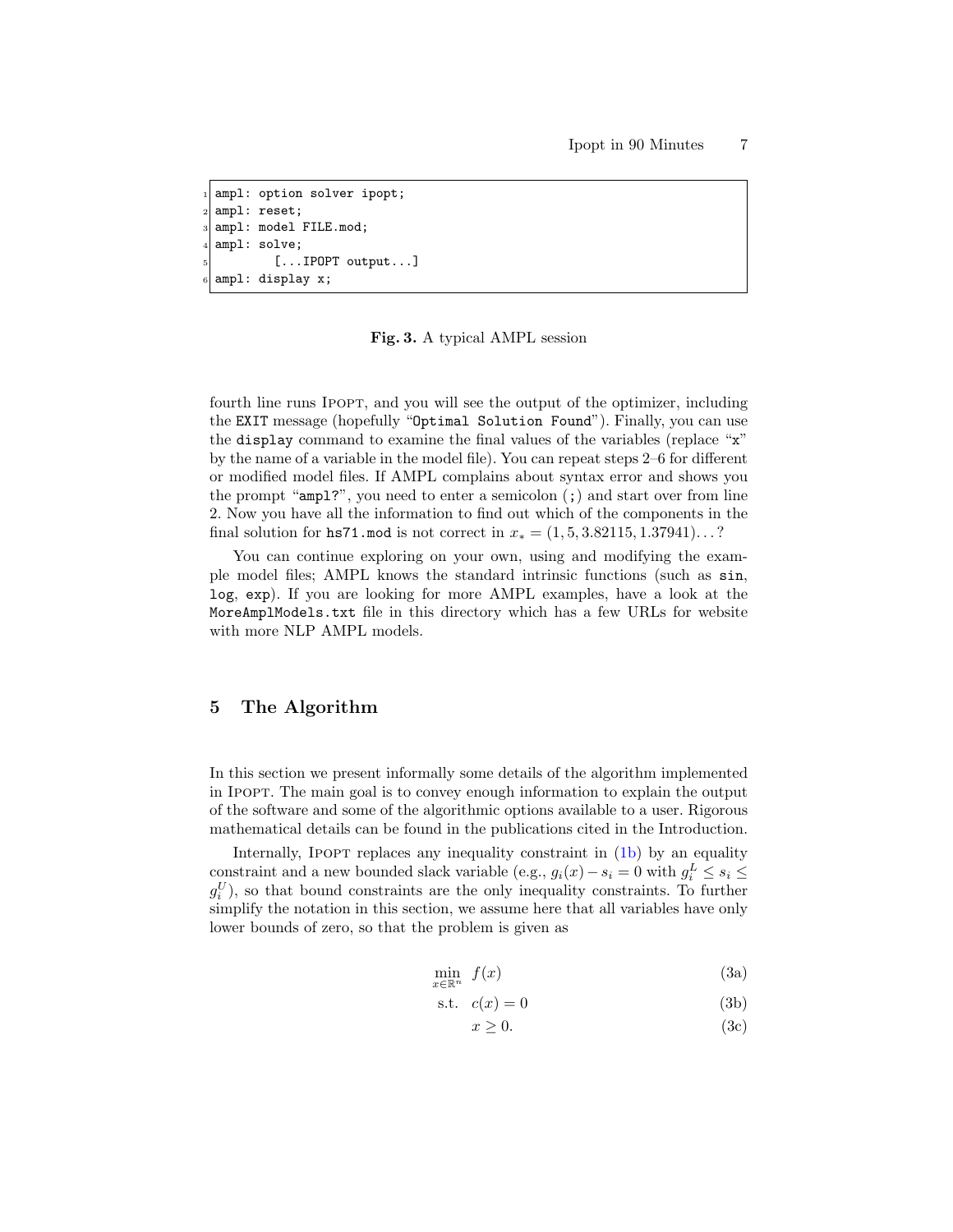As an interior point (or "barrier") method, IPOPT considers the auxiliary barrier problem formulation

<span id="page-7-1"></span>
$$
\min_{x \in \mathbb{R}^n} \varphi_\mu(x) = f(x) - \mu \sum_{i=1}^n \ln(x_i) \tag{4a}
$$

$$
s.t. \quad c(x) = 0,\tag{4b}
$$

where the bound constraints  $(3c)$  are replaced by a logarithmic barrier term which is added to the objective function. Given a value for the barrier parameter  $\mu > 0$ , the barrier objective function  $\varphi_{\mu}(x)$  goes to infinity if any of the variables  $x_i$  approach their bound zero. Therefore, an optimal solution of  $(4)$  will be in the interior of the region defined by  $(3c)$ . The amount of influence of the barrier term depends on the size of the barrier parameter  $\mu$ , and one can show, under certain standard conditions, that the optimal solutions  $x_*(\mu)$  of [\(4\)](#page-7-1) converge to an optimal solution of the original problem [\(3\)](#page-6-3) as  $\mu \to 0$ . Therefore, the overall solution strategy is to solve a sequence of barrier problems [\(4\)](#page-7-1): Starting with a moderate value of  $\mu$  (e.g., 0.1) and a user-supplied starting point, the corresponding barrier problem [\(4\)](#page-7-1) is solved to a relaxed accuracy; then  $\mu$  is decreased and the next problem is solved to a somewhat tighter accuracy, using the previous approximate solution as a starting point. This is repeated until a solution for [\(3\)](#page-6-3), or at least a point satisfying the first-order optimality conditions up to user tolerances, has been found. These first-order optimality conditions for the barrier problem [\(4\)](#page-7-1) are given as

<span id="page-7-3"></span>
$$
\nabla f(x) + \nabla c(x)y - z = 0 \tag{5a}
$$

<span id="page-7-2"></span>
$$
c(x) = 0 \tag{5b}
$$

$$
XZe - \mu e = 0 \tag{5c}
$$

$$
x, z \ge 0 \tag{5d}
$$

with  $\mu = 0$ , where  $y \in \mathbb{R}^m$  and  $z \in \mathbb{R}^n$  are the Lagrangian multipliers for the equality and bound constraints, respectively. Furthermore, we introduced the notation  $X = \text{Diag}(x)$ ,  $Z = \text{Diag}(z)$  and  $e = (1, \ldots, 1)^T$ .

It is important to note that not only minimizers for  $(3)$ , but also some maximizers and saddle points satisfy  $(5)$ , and that there is no guarantee that IPOPT will always converge to a local minimizer of  $(3)$ . However, the Hessian regularization described below aims to encourage the algorithm to avoid maximizers and saddle points.

It remains to describe how the approximate solution of [\(4\)](#page-7-1) for a fixed  $\bar{\mu}$  is computed. The first-order optimality conditions for  $(4)$  are given by  $(5)$  with  $\mu = \bar{\mu}$ , and a Newton-type algorithm is applied to the nonlinear system of equations  $(5a)$ – $(5c)$  to generate a converging sequence of iterates that always strictly satisfy [\(5d\)](#page-7-3). Given an iterate  $(x_k, y_k, z_k)$  with  $x_k, z_k > 0$ , the Newton step  $(\Delta x_k, \Delta y_k, \Delta z_k)$  for  $(5a)$ – $(5c)$  is computed from

<span id="page-7-0"></span>
$$
\begin{bmatrix} W_k + X_k^{-1} Z_k + \delta_x I & \nabla c(x_k) \\ \nabla c(x_k)^T & 0 \end{bmatrix} \begin{pmatrix} \Delta x_k \\ \Delta y_k \end{pmatrix} = - \begin{pmatrix} \nabla \varphi_\mu(x_k) + \nabla c(x_k) y_k \\ c(x_k) \end{pmatrix} \tag{6}
$$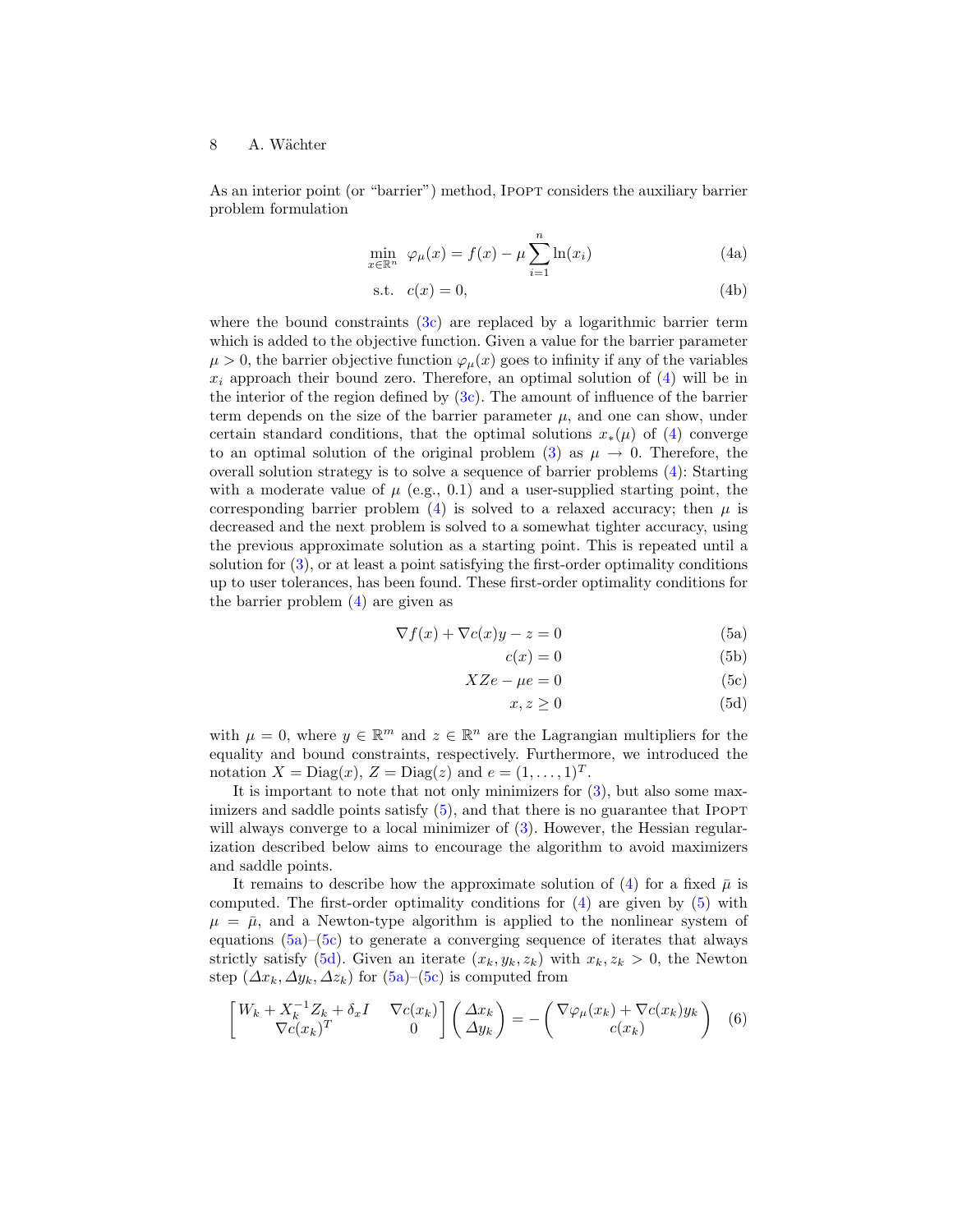with  $\delta_x = 0$  and  $\Delta z_k = \mu X_k^{-1} e - z_k - X_k^{-1} Z_k \Delta x_k$ . Here,  $W_k$  is the Hessian of the Lagrangian function, i.e.,

<span id="page-8-0"></span>
$$
W_k = \nabla^2 f(x_k) + \sum_{j=1}^m y_k^{(j)} \nabla^2 c^{(j)}(x_k). \tag{7}
$$

After the Newton step has been computed, the algorithm first computes maximum step sizes as the largest  $\alpha_k^{x,\max}, \alpha_k^{z,\max} \in (0,1]$  satisfying

$$
x_k + \alpha_k^{x,\max} \Delta x_k \ge (1 - \tau)x_k, \qquad z_k + \alpha_k^{z,\max} \Delta z_k \ge (1 - \tau)z_k
$$

with  $\tau = \min\{0.99, \mu\}$ ; this fraction-to-the-boundary rule ensures that the new iterate will again strictly satisfy [\(5d\)](#page-7-3). Then a line search with trial step sizes  $\alpha_{k,l}^x = 2^{-l} \alpha_k^{x,\max}, l = 0, 1, \dots$  is performed, until a step size  $\alpha_{k,l}^x$  is found that results in "sufficient progress" (see below) toward solving the barrier problem [\(4\)](#page-7-1) compared to the current iterate. Finally, the new iterate is obtained by setting

$$
x_{k+1} = x_k + \alpha_{k,l}^x \Delta x_k, \quad y_{k+1} = y_k + \alpha_{k,l}^x \Delta y_k, \quad z_{k+1} = z_k + \alpha_k^{z, \max} \Delta z_k
$$

and the next iteration is started. Once the optimality conditions [\(5\)](#page-7-2) for the barrier problem are sufficiently satisfied,  $\mu$  is decreased.

In order to decide if a trial point is acceptable as new iterate, IPOPT uses a "filter" method to decide if progress has been made toward the solution of the barrier problem [\(4\)](#page-7-1). Here, a trial point is deemed better than the current iterate, if it (sufficiently) decreases either the objective function  $\varphi_\mu(x)$  or the norm of the constraint violation  $||c(x)||_1$ . In addition, similar progress has to be made also with respect to a list of some previous iterates (the "filter") in order to avoid cycling. Overall, under standard assumptions this procedure can be shown to make the algorithm globally convergent (i.e., at least one limit point is a stationary point for  $(4)$ ).

Two crucial points are important in connection with the line search: First, in order to guarantee that the direction  $\Delta x_k$  obtained from [\(6\)](#page-7-0) is indeed a descent direction (e.g., resulting in a degrees of  $\varphi_\mu(x)$  at a feasible iterate), the projection of the upper left block of the matrix in [\(6\)](#page-7-0) onto the null space of  $\nabla c(x_k)^T$  should be positive definite, or, equivalently, the matrix in [\(6\)](#page-7-0) should have exactly  $n$  positive and  $m$  negative eigenvalues. The latter condition can easily be verified after a symmetric indefinite factorization, and if the number of negative eigenvalues is too large, Ipopt perturbs the matrix by choosing a  $\delta_x > 0$  by a trial-and-error heuristic, until the inertia of this matrix is as desired.

Secondly, it may happen that no acceptable step size can be found. In this case, the algorithm switches to a "feasibility restoration phase" which temporarily ignores the objective function, and instead solves a different optimization problem to minimize the constraint violation  $||c(x)||_1$  (in a way that tries to find the feasible point closest to the point at which the restoration phase was started). The outcome of this is either that the a point is found that allows the return to the regular IPOPT algorithm solving  $(4)$ , or a local minimizer of the  $\ell_1$ -norm constraint violation is obtained, indicating to a user that the problem is (locally) infeasible.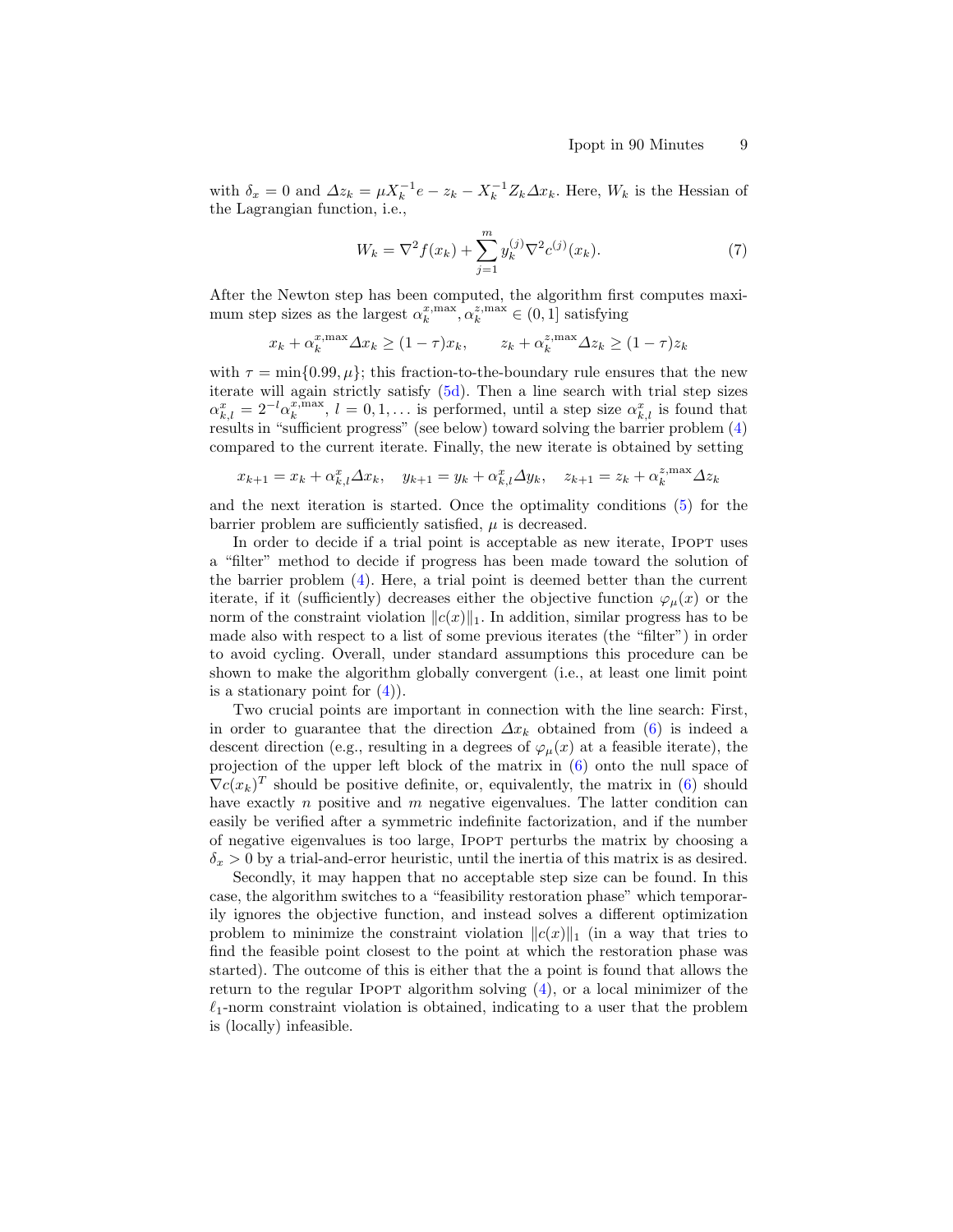<span id="page-9-1"></span>

| Table 1. IPOPT iteration output |  |
|---------------------------------|--|
|---------------------------------|--|

| $\mathrm{col}$ # | header    | meaning                                                                    |
|------------------|-----------|----------------------------------------------------------------------------|
| 1                | iter      | iteration counter $k$ ( <b>r</b> : restoration phase)                      |
| $\overline{2}$   | objective | current value of objective function, $f(x_k)$                              |
| 3                | inf_pr    | current primal infeasibility (max-norm), $  c(x_k)  _{\infty}$             |
| 4                | inf_du    | current dual infeasibility (max-norm), $\ \text{Eqn. } (5a)\ _{\infty}$    |
| 5                | lg(mu)    | $\log_{10}$ of current barrier parameter $\mu$                             |
| 6                | d         | max-norm of the primal search direction, $\ \Delta x_k\ _{\infty}$         |
| 7                | lg(rg)    | $\log_{10}$ of Hessian perturbation $\delta_x$ (--: none, $\delta_x = 0$ ) |
| 8                | alpha_du  | dual step size $\alpha_k^{z,\max}$                                         |
| 9                | alpha_pr  | primal step size $\alpha_k^x$                                              |
| 10               | ls        | number of backtracking steps $l + 1$                                       |

#### <span id="page-9-0"></span>6 Ipopt Output

When you ran the AMPL examples in Section [4,](#page-5-0) you already saw the IPOPT output: After a short notice about the Ipopt project, self-explanatory information is printed regarding the size of the problem that is solved. Then IPOPT displays some intermediate information for each iteration of the optimization procedure, and closes with some statistics concerning the computational effort and finally the EXIT message, indicating whether the optimization terminated successfully.

Table [1](#page-9-1) lists the columns of the iteration output. The first column is simply the iteration counter, whereby an appended "r" indicates that the algorithm is currently in the restoration phase; the iteration counter is not reset after an update of the barrier parameter or when the algorithm switched between the restoration phase and the regular algorithm. The next two columns indicate the value of the objective function (not the barrier function,  $\varphi_\mu(x_k)$ ) and constraint violation. Note that these are not quite the quantities used in the filter line search, and that therefore you might sometimes see an increase in both from one iteration to the next. The fourth column is a measure of optimality; remember that Ipopt aims to find a point satisfying the optimality conditions [\(5\)](#page-7-2). The last column gives an indication how many trial points had to be evaluated.

In a typical optimization run, you would want to see that the objective function is going to the optimal value, and the constraint violation and the dual infeasibility, as well as the size of the primal search direction are going to zero in the end. Also, as the value of the barrier parameter is going to zero, you will see a decrease in the number listed in column 5; if the algorithm switches to the restoration phase a different value of  $\mu$  might be chosen. Furthermore, the larger the step sizes in columns 8 and 9, the better is the usually the progress. Finally, a nonzero value of  $\delta_x$  indicates that the iterates seem to be in a region where the original problem is not strictly convex. If you see nonzero values even at the very end of the optimization, it might indicate that the algorithm terminated at a critical point that is not a minimizer (but still satisfies [\(5\)](#page-7-2) up to some tolerance).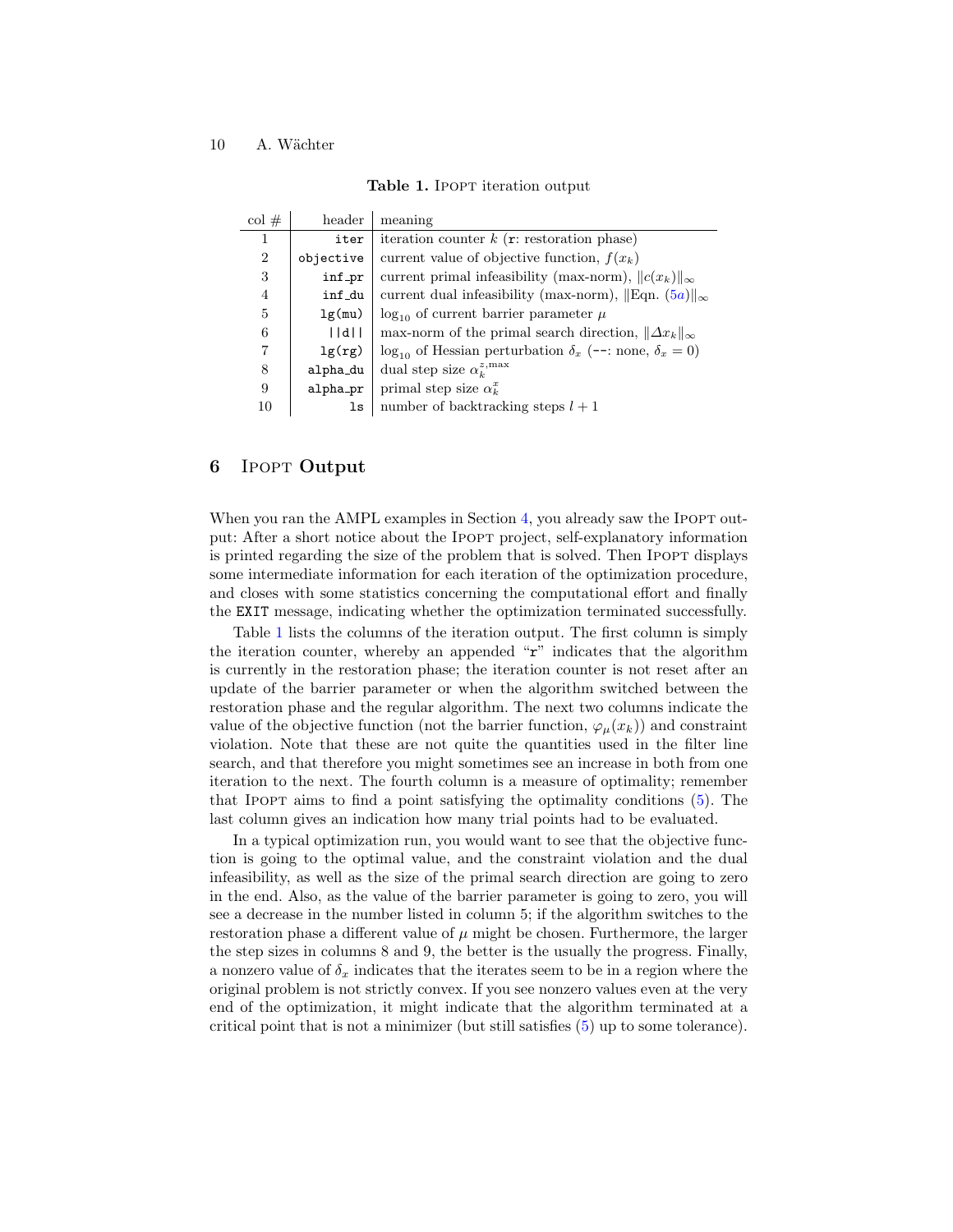# <span id="page-10-0"></span>7 Ipopt Options

There is a large number of options that can be set by a user to change the algorithmic behavior and other aspects of Ipopt. Most of them are described in the "Ipopt Options" section of the Ipopt documentation. It is also possible to see a list of the options by running the AMPL solver executable as "ipopt --print-options | more." Options can be set in an options file (called ipopt.opt) residing in the directory where Ipopt is run. The format is simply one option name per line, followed by the chosen value; anything in a line after a hash ("#") is treated as a comment and ignored. A subset of options can also be set directly from AMPL, using

option ipopt options "option1=value1 option2=value2 ..."; in the AMPL script before running the solver. To see which particular IPOPT options can be set in that way, type "ipopt  $-$ =" in the command line.

An effort has been made to choose robust and efficient default values for all options, but if the algorithm fails to converge or speed is important, it is worthwhile to experiment with different choices. In this section, we mention only a few specific options that might be helpful:

- Termination: In general, Ipopt terminates successfully if the optimality error, a scaled variant of  $(5)$ , is below the value of tol. The precise definition of the termination test is given in [\[8,](#page-15-7) Eqn. (5)]. Note that it is possible to control the components of the optimality error individually (using dual inf tol, constr viol tol, and compl inf tol). Furthermore, in some cases it might be difficult to satisfy this "desired" termination tolerance (due to numerical issues), and Ipopt might terminate then at a point satisfying looser criteria that can be controlled with the "acceptable \* tol" options. Finally, Ipopt will stop if the maximum number of iterations (default 3000) is exceeded; you can change this using max\_iter.
- $-$  *Output:* The amount of output written to standard output is determined by the value of print level with default value 5. To switch off all output, choose 0; to see even the individual values in the KKT matrix, choose 12. If you want look at detailed output, it is best to create an output file with the output file option together with file print level.
- Initialization: IPOPT will begin the optimization by setting the x components of the iterates to the user-supplied starting point (AMPL will assume that 0 is the initial point of a variable unless it is explicitly set!). However, as an interior point method, Ipopt requires that all variables lie strictly within their bounds, and therefore it modifies the user-supplied point if necessary to make sure none of the components are violating or are too close to their bounds. The options bound frac and bound push determine how much distance to the bounds is enforced, depending on the difference of the upper and lower bounds or the distance to just one of the bounds, respectively (see [\[8,](#page-15-7) Section 3.6]).

The z values are all set to the value of bound multinit val, and the initial y values are computed as those that minimize the 2-norm of Eqn.  $(5a)$  (see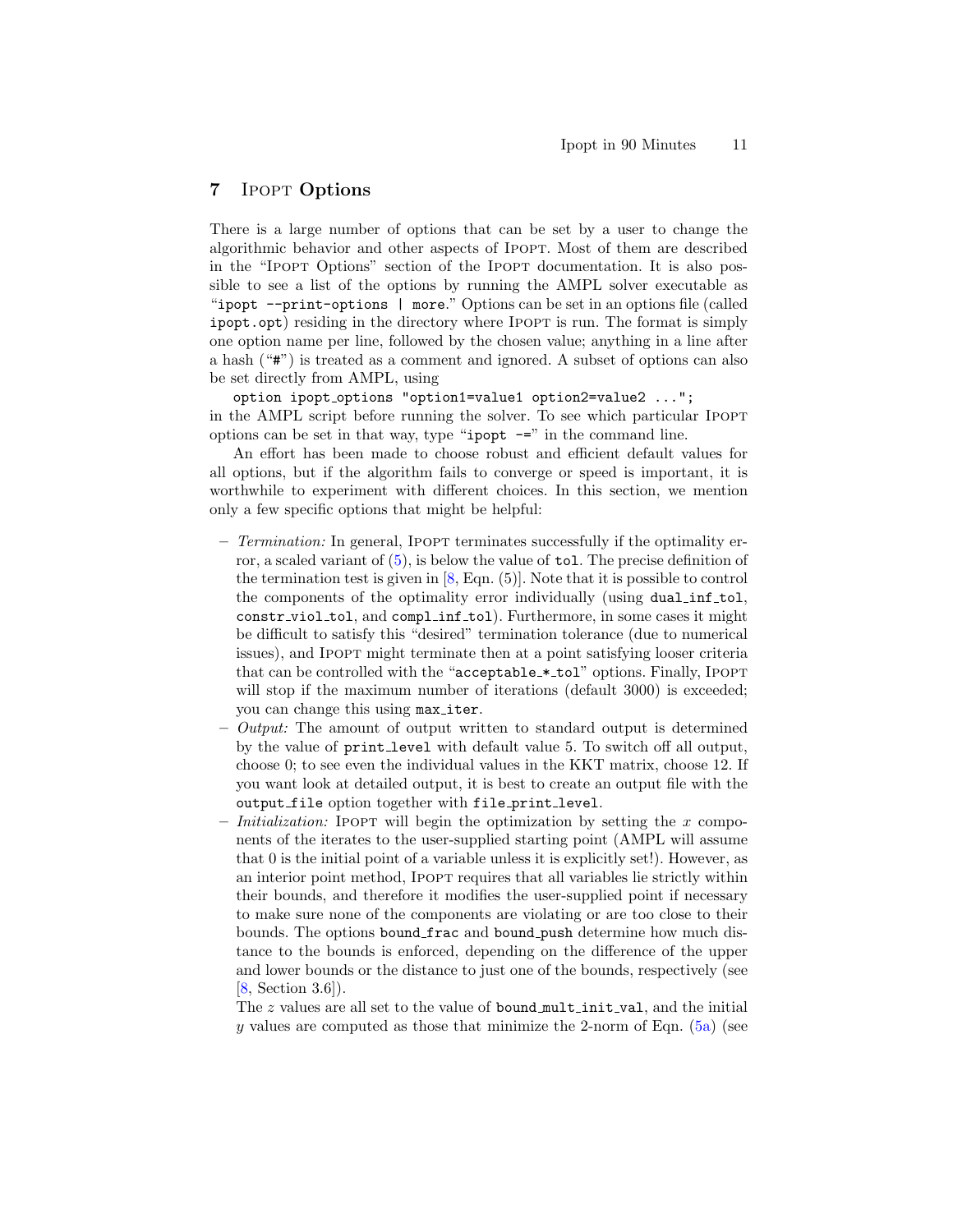also constr mult init max). Furthermore, mu init determines the initial value of the barrier parameter  $\mu$ .

Problem modification: IPOPT seems to perform better if the feasible set of the problem has a nonempty relative interior. Therefore, by default, IPOPT relaxes all bounds (including bounds on inequality constraints) by a very small amount (on the order of  $10^{-8}$ ) before the optimization is started. In some cases, this can lead to problems, and this features can be disabled by setting bound\_relax\_factor to 0.

Furthermore, internally Ipopt might look at a problem in a scaled way: At the beginning, scaling factors are computed for all objective and constraint functions to ensure that none of their gradients is larger than  $nlp\_scaling\_max\_gradient$ , unless a non-default option is chosen for nlp scaling method. The objective function can be handled separately, using obj scaling factor; it often it worthwhile experimenting with this last option.

Further options: IPOPT's options are tailored to solving general nonlinear optimization problems. However, switching mehrotra algorithm to yes might make IPOPT perform much better for linear programs (LPs) or convex quadratic programs (QPs) by choosing some default option differently. One such setting, mu strategy=adaptive, might also work well in nonlinear circumstances; for many problems, this adaptive barrier strategy seems to reduce the number of iterations, but at a somewhat higher computational costs per iteration.

If you are using AMPL, the modeling software computes first and second derivatives of the problem function  $f(x)$  and  $g(x)$  for you. However, if IPOPT is used within programming code, second derivatives (for the  $W_k$  matrix in  $(7)$ ) might not be available. For this purpose, IPOPT includes the possibility to approximate this matrix by means of a limited-memory quasi-Newton method (hessian approximation=limited-memory). This option makes the code usually less robust than if exact second derivatives are used. In addition, Ipopt's termination tests are not very good at determining in this situation when a solution is found, and you might have to experiment with the acceptable\_\*\_tol options.

## <span id="page-11-0"></span>8 Modeling Issues

For good performance, an optimization problem should be scaled well. While it is difficult to say what that means in general, it seems advisable that the absolute values of the non-zero derivatives typically encountered are on the same order of magnitude. In contrast to linear programming where all derivative information is known at the start of the optimization and does not change, it is difficult for a nonlinear optimization algorithm to automatically determine good scaling factors, and the modeler should try to avoid formulations where some non-zero entries in the gradients are typically very small or very large. A rescaling can be done by multiplying an individual constraint function by some factor, and by replacing a variable  $x_i$  by  $\tilde{x}_i = c \cdot x_i$  for a constant  $c \neq 0$ .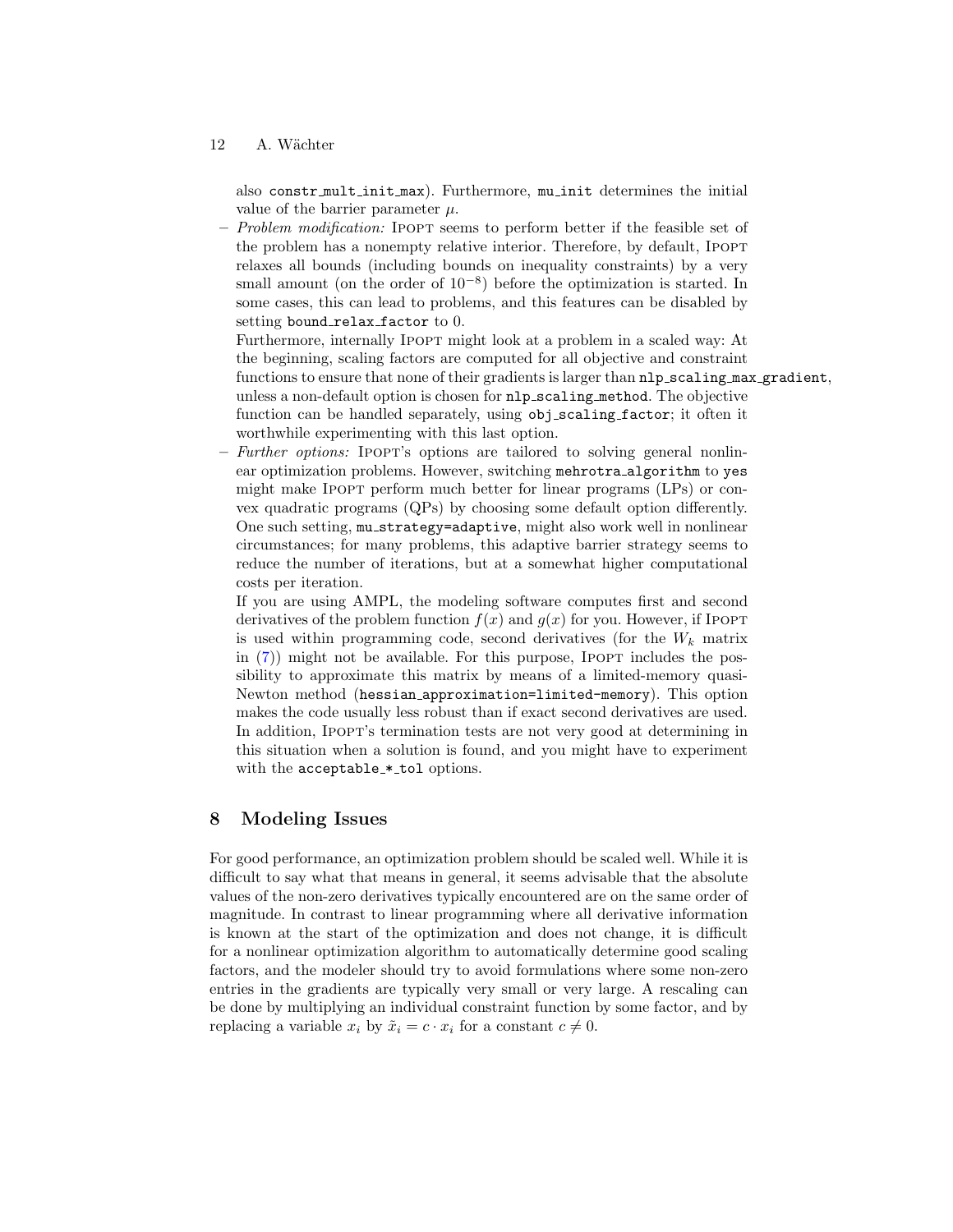Linear problems are easier to solve than nonlinear problems, and convex problems are easier to solve than non-convex ones. Therefore, it makes sense to explore different, equivalent formulations to make it easier for the optimization method to find a solution. In some cases it is worth introducing extra variables and constraints if that leads to "fewer nonlinearities" or sparser derivative matrices.

An obvious example of better modeling is to use " $y = c \cdot x$ " instead of " $y/x = c$ " if c is a constant. But a number of other tricks are possible. As a demonstration consider the optimization problem

$$
\min_{x, p \in \mathbb{R}^n} \sum_{i=1}^n x_i
$$
\n
$$
\text{s.t. } \prod_{i=1}^n p_i \ge 0.1; \qquad \frac{x_i}{p_i} \ge \frac{i}{10n} \quad \forall_{i=1}^n; \qquad x \ge 0, \quad 0 \le p \le 1.
$$

Can you find a better formulation, leading to a convex problem with much sparser derivative matrices? (See Ipopt/tutorial/Modeling/bad1\* for the solution)

Ipopt needs to evaluate the function values and their derivatives at all iterates and trial points. If a trial point is encountered where an expression cannot be calculated (e.g., the argument of a log is a non-positive number), the step is further reduced. But it is better to avoid such points in the model: As an interior point method, IPOPT keeps all variables within their bounds (possibly somewhat relaxed, see the bound relax factor option). Therefore, it can be useful to replace the argument of a function with a limited range of definition by a variable with appropriate bounds. For example, instead of " $log(h(x))$ ", use "log(y)" with a new variable  $y \geq \epsilon$  (with a small constant  $\epsilon > 0$ ) and a new constraint  $h(x) - y = 0$ .

## <span id="page-12-0"></span>9 Ipopt With Program Code

Rather than using a modeling language tool such as AMPL or GAMS, IPOPT can also be employed for optimization problem formulations that are implemented in a programming language, such as C, C++, Fortran or Matlab. For this purposes, a user must implement a number of functions/methods that provide to Ipopt the required information:

- Problem size [get nlp info] and bounds [get bounds info];
- $-$  Starting point [get\_starting\_point];
- Function values  $f(x_k)$  [eval f] and  $g(x_k)$  [eval g];
- First derivatives  $\nabla f(x_k)$  [eval\_grad\_f] and  $\nabla c(x_k)$  [eval\_jac\_g];
- Second derivatives  $\sigma_f \nabla^2 f(x_k) + \sum_j \lambda_k^{(j)} \nabla^2 c^{(j)}(x_k)$  [eval\_h];
- Do something with the solution [finalize solution].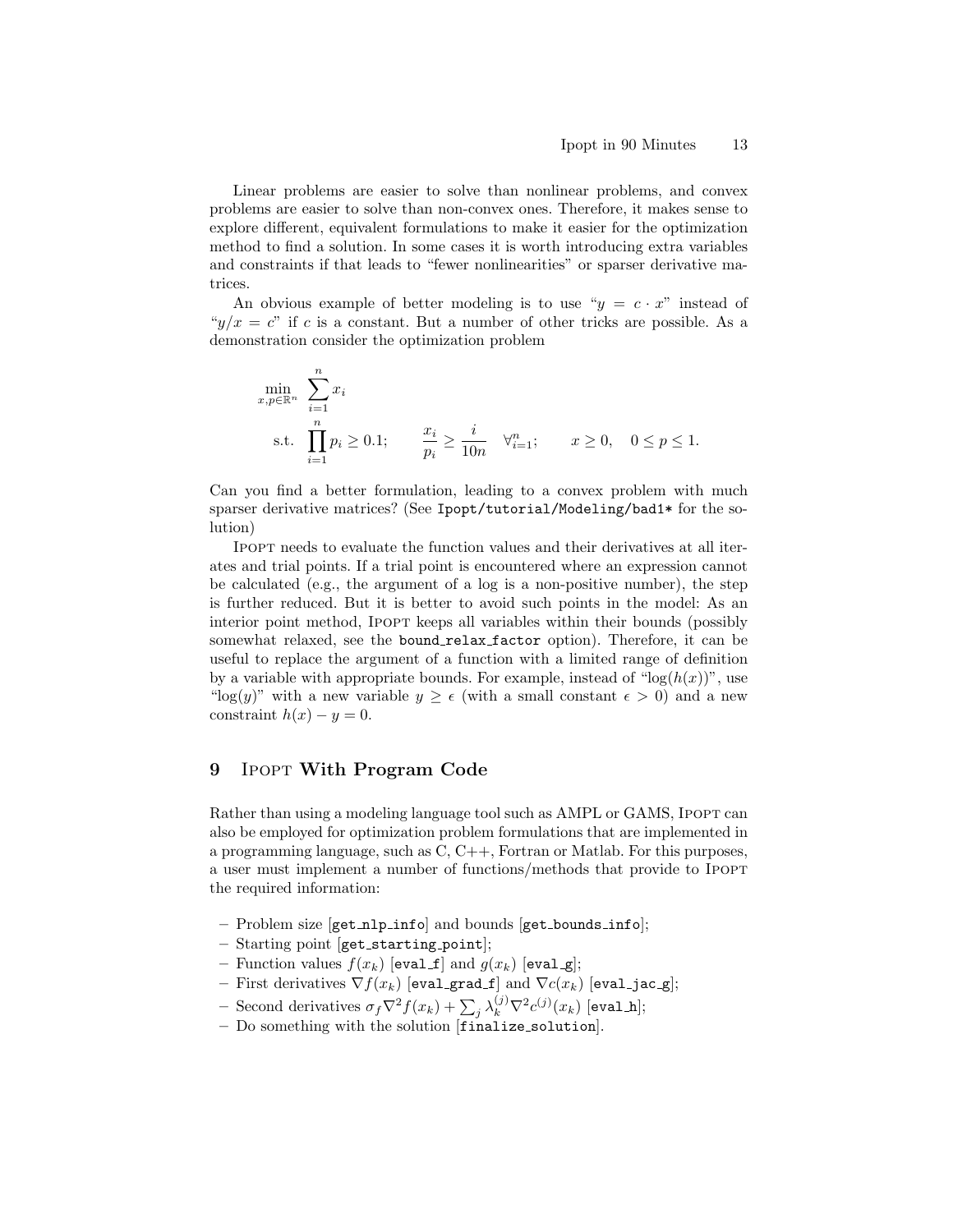In square brackets are the names of the corresponding methods of the TNLP base class for the  $C++$  interface, which is described in detail in the IPOPT documentation; the other interfaces are similar. Example code is provided in the Ipopt distribution. If you used the installation procedures described in Figure [2,](#page-4-0) you will find it in the subdirectories of \$MY IPOPT DIR/build/Ipopt/examples, together with Makefiles tailored to your system.

Here is some quick-start information:

- For  $C_{++}$ , the header file include/ipopt/IpTNLP.hpp contains the base class of a new class that you must implement. Examples are in the Cpp example, hs071 cpp and ScalableProblems subdirectories.
- For C, the header file include/ipopt/IpStdCInterface.h has the prototypes for the IPOPT functions and the callback functions. An example is in the hs071<sub>-c</sub> subdirectory.
- For Fortran, the function calls are very similar to the C interface, and example code is in hs071\_f.
- For Matlab, you first have to compile and install the Matlab interface. To do this, go into the directory

\$MY IPOPT DIR/build/Ipopt/contrib/MatlabInterface/src

and type "make clean" (there is no dependency check in that Makefile) followed by "make install". This will install the required Matlab files into \$MY IPOPT DIR/build/lib, so you need to add that directory into your Matlab path. Example code is in

\$MY IPOPT DIR/build/Ipopt/contrib/MatlabInterface/examples together with a startup.m file that sets the correct Matlab path.

#### 9.1 Programming Exercise

After you had a look at the example programs, you can try to solve the following coding exercise included in the IPOPT distribution. In

\$MY IPOPT DIR/build/Ipopt/tutorial/CodingExercise you find an AMPL model file for the scalable example problem

$$
\min_{x \in \mathbb{R}^n} \sum_{i=1}^n (x_i - 1)^2
$$
\n*s.t.*  $(x_i^2 + 1.5x_i - a_i) \cos(x_{i+1}) - x_{i-1} = 0$  for  $i = 2, ..., n-1$   
\n $-1.5 \le x \le 0$ 

and subdirectories for each modeling language. In each case, you find directories

- 1-skeleton: This has the main code structure, but no code for function evaluation, etc. This code will not compile or run;
- 2-mistake: This has a running version of the code with all functions implemented. However, mistakes are purposely included;
- 3-solution: This has a correct implementation of the exercise.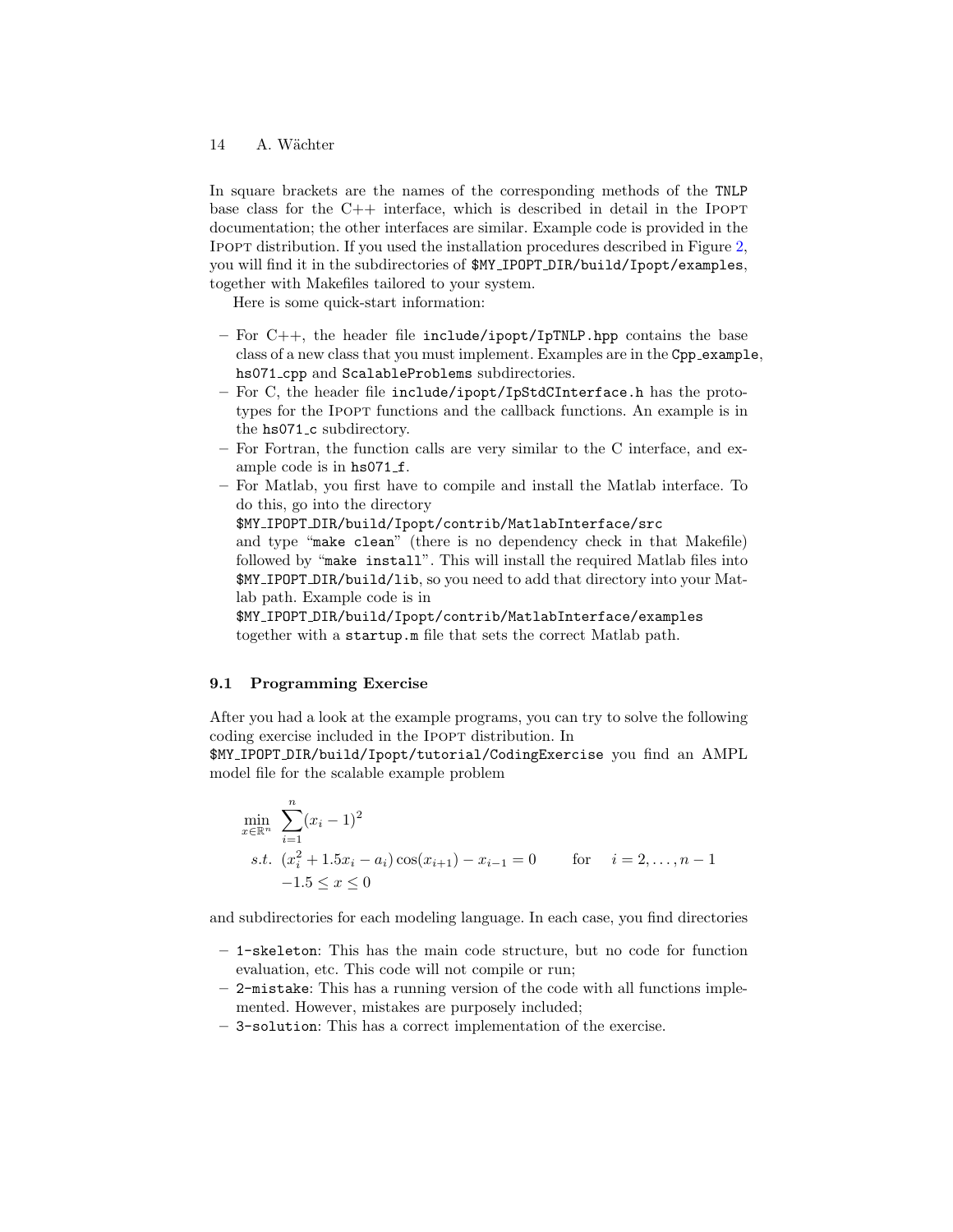To do the exercise, copy the content of the 1-skeleton directory to a new directory as a starting point for your implementation.

This is a scalable example with  $n \geq 3$ ; it will be easier to start debugging and checking the results with a small instance. The AMPL model can help to determine the correct solution for a given  $n$ , so that it is easy to verify if your code is correct. A very useful tool is also Ipopt's derivative checker; see the derivative test option and the corresponding section in the IPOPT documentation. Also, for  $C++$  and  $C$ , a memory checker (such as valgrind for Linux) comes in very handy.

The following is a suggested procedure to tackle the exercise; it refers to method names in the  $C_{++}$  interface, but also applies to the other programming languages.

- 1. Work out derivatives, including the sparsity structure.
- 2. Implement
	- problem information (size, bounds, starting point): get nlp info, get bounds info, get starting point;
	- code for the objective function value and its gradient: eval f, eval grad f;
	- code for the constraint values and the (dense) Jacobian structure: eval g, eval jac g (structure only - in this first step, pretend it is dense to make it easier).
- 3. Run a small instance (e.g.,  $n = 5$ ) with the following options and check the solution:
	- jacobian approximation=finite-difference-values
	- hessian approximation=limited-memory
	- $-$  tol=1e-5.
- 4. Implement
	- code for constraint derivatives:  $eval_jac_g$  (now with correct sparsity pattern and values).
- 5. Check the first derivatives and verify the solution:
	- derivative test=first-order
	- hessian approximation=limited-memory
- 6. Implement
	- code for the Hessian of Lagrangian: eval h
- 7. Check the second derivatives and verify the solution:

#### $-$  derivative\_test=second-order

If you want to take a short-cut, you may start with the code in 2-mistake and look for the mistakes. Here, using the derivative checker will be very helpful. Also, until the derivatives are correct, there is no point in running IPOPT for many iterations, so you want to set max iter to 1.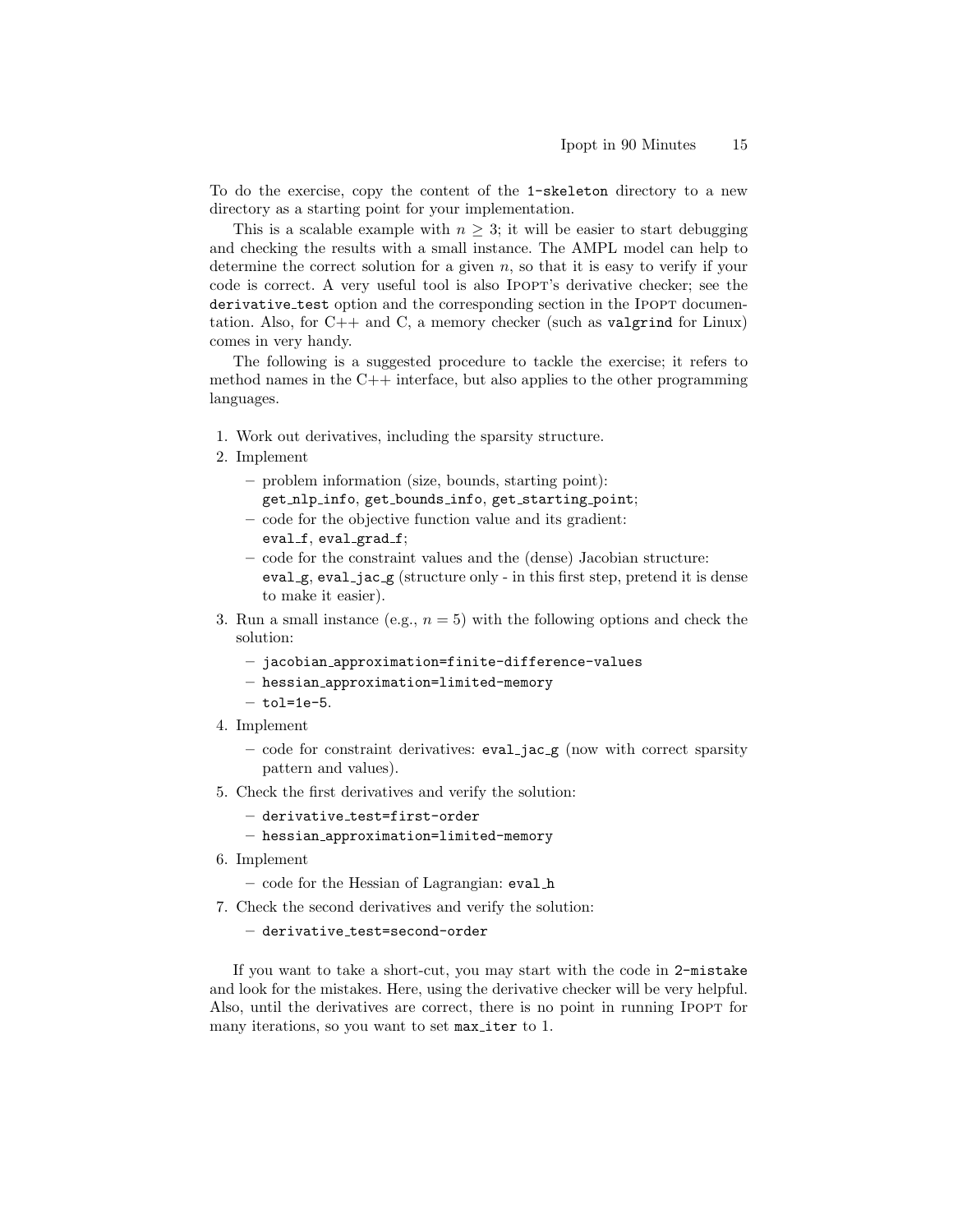## 10 Not Covered

There are a number of features and options not covered in this short tutorial. The Ipopt documentation describes some of them, and there is also additional information on the Ipopt home page. Furthermore, a mailing list is available to pose question regarding to the use of Ipopt, as well as the bug tracking system. Links to those resources are available at the IPOPT home page.

# Acknowledgments

The author thanks Olaf Schenk and Jon Lee for their comments that improved the presentation of this tutorial.

## References

- <span id="page-15-0"></span>1. Biegler, L.T., Zavala, V.M.: Large-scale nonlinear programming using IPOPT: An integrating framework for enterprise-wide dynamic optimization. Computers and Chemical Engineering 33 (2009) 575–582
- <span id="page-15-1"></span>2. Wächter, A., Visweswariah, C., Conn, A.R.: Large-scale nonlinear optimization in circuit tuning. Future Generation Computer Systems 21 (2005) 1251–1262
- <span id="page-15-2"></span>3. Gondzio, J., Grothey, A.: Solving non-linear portfolio optimization problems with the primal-dual interior point method. European Journal of Operational Research 181 (2007) 1019–1029
- <span id="page-15-3"></span>4. Lu, J., Muller, S., Machne, R., Flamm, C.: SBML ODE solver library: Extensions for inverse analysis. In: Proceedings of the Fifth International Workshop on Computational Systems Biology, WCSB. (2008)
- <span id="page-15-4"></span>5. Schenk, O., Wächter, A., Weiser, M.: Inertia-revealing preconditioning for largescale nonconvex constrained optimization. SIAM Journal on Scientific Computing 31 (2008) 939–960
- <span id="page-15-5"></span>6. Nocedal, J., W¨achter, A., Waltz, R.A.: Adaptive barrier strategies for nonlinear interior methods. SIAM Journal on Optimization 19 (2009) 1674–1693
- <span id="page-15-6"></span>7. W¨achter, A.: An Interior Point Algorithm for Large-Scale Nonlinear Optimization with Applications in Process Engineering. PhD thesis, Carnegie Mellon University, Pittsburgh, PA, USA (2002)
- <span id="page-15-7"></span>8. Wächter, A., Biegler, L.T.: On the implementation of a primal-dual interior point filter line search algorithm for large-scale nonlinear programming. Mathematical Programming 106 (2006) 25–57
- <span id="page-15-8"></span>9. Wächter, A., Biegler, L.T.: Line search filter methods for nonlinear programming: Motivation and global convergence. SIAM Journal on Optimization 16 (2005) 1–31
- <span id="page-15-9"></span>10. Wächter, A., Biegler, L.T.: Line search filter methods for nonlinear programming: Local convergence. SIAM Journal on Optimization 16 (2005) 32–48
- <span id="page-15-10"></span>11. Benzi, M., Golub, G.H., Liesen, J.: Numerical solution of saddle point problems. Acta Numerica 14 (2005) 1–137
- <span id="page-15-11"></span>12. Olschowka, M., Neumaier, A.: A new pivoting strategy for Gaussian elimination. Linear Algebra and Its Applications 240 (1996) 131–151
- <span id="page-15-12"></span>13. Duff, I.S., Pralet, S.: Strategies for scaling and pivoting for sparse symmetric indefinite problems. SIAM Journal on Matrix Analysis and Applications 27 (2005) 313–340